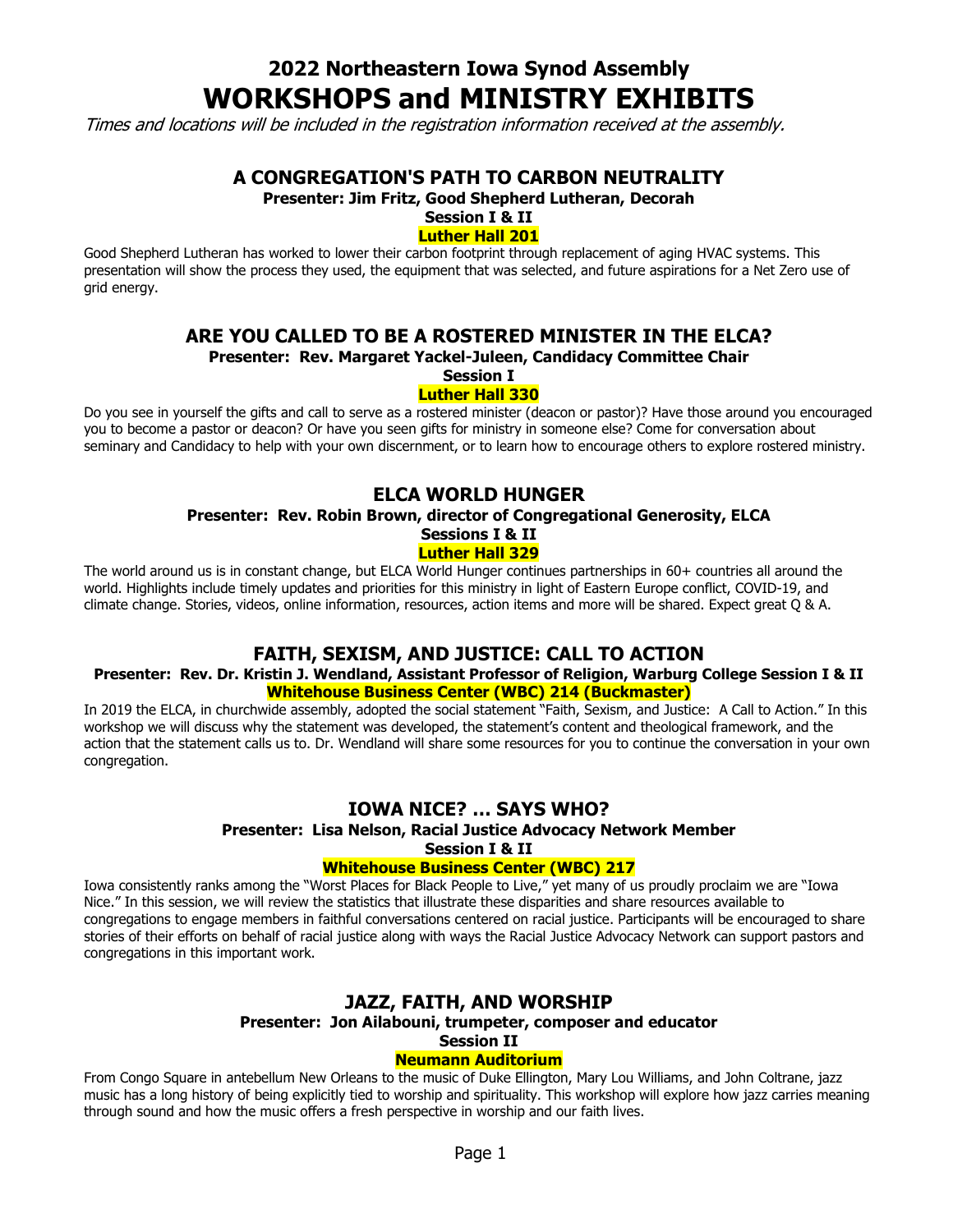## **MISSION GOALS (BUDGET) AND COMPENSATION GUIDELINES FOR 2023**

**Presenters: Gary Lindgren, Synod Treasurer; Jan Glaspie, Synod Administration; and**

**Rev. Randy Baldwin, Compensation Committee Chair**

#### **Session I Luther Hall 333**

Review and discussion of the Proposed 2023 Mission Goals (Annual Synod Budget) and review and discussion of the salary and benefits for rostered ministers (pastors and deacons) in the Proposed 2023 Minimum Compensation Guidelines. Come with your questions. Gary Lindgren, Jan Glaspie, and Rev. Randy Baldwin.

## **PRAYER STATIONS: BE + LISTEN + RESPOND**

**Presenter: Kristin Sauerbrei, College/Young Adult Ministry Director**

**Session I & II**

### **Wartburg Chapel**

Come interact with a variety of prayer stations that will encourage you to take a deep breath, spend time with God, and respond to what He may be doing in your life.

## **SABBATICAL PANEL**

#### **Presenter: Rev. Steve Brackett, Assistant to the Bishop for Rostered Leadership and Panelists Session II**

### **Luther Hall 324**

A sabbatical is one of the most effective ways for a rostered minister and ministry site to develop and maintain a long-term relationship. In that sense, both the rostered minister as well as the congregation(s) benefit from a rostered minister's sabbatical. Come hear a panel discussion on the benefits of offering a sabbatical to pastors and deacons, and how to establish a sabbatical policy.

# **SMART GIVING FOR SENIORS - CREATING YOUR LEGACY**

**Presenter: Mike Klinefelter, regional gift planner, ELCA Foundation**

**Session I & II**

### **Luther Hall 326**

Create your legacy and ensure the continuation of God's work in the world for years to come. The ELCA Foundation is here to help you make a gift that benefits the ELCA and its ministries, including your congregation, camp, university, synod, or churchwide ministry, such as ELCA World Hunger, or a favorite social service agency. There are many ways to give a charitable gift, and you can choose a tax-efficient one that is right for you and your family.

# **WELCOMING THE STRANGER – CONGREGATIONAL MINISTRY OPPORTUNITIES IN RESPONSE TO HUMAN MIGRATION Presenter: Nick Wuertz, Lutheran Services in Iowa**

#### **Session I & II Luther Hall 327**

Human migration trends are on the rise globally. War and conflict are displacing more and more people each year. Migrants are making Iowa their home and there is a myriad of ways that congregations can live out their call to offer hospitality and welcome the stranger. Lutheran Services in Iowa (LSI), a social ministry partner of the NE Iowa Synod of the ELCA, is a leader in the state of Iowa in offering services and opportunities to immigrants resettling in Iowa. LSI will share an update on recent resettlement of Afghans in the state and anticipated needs for the resettlement of Ukrainians and other displaced populations in the state of Iowa in the months and years ahead. Participants are invited to join this session to learn more about what is happening, learn of ways that congregations can use their gifts to join in welcoming newcomers to Iowa communities, and share best-practices amongst session participants.

# **CAMPUS MINISTRY: WHAT THE HECK FOR? Presenters: Robin Kime, Campus Minister, UNI; and**

**Rev. David Glenn-Burns, Director/Campus Minister Wesley Foundation, UNI**

**Session I & II**

### **White House Business Center (WBC) 215**

Based in part on teachings from the book Campus Ministry: Empowering Congregations to Support Students at Colleges and Universities, by Colleen Hallagan Preuninger, this workshop explores the needs of campus ministry in today's world and why it matters. We're sharing some of our #threehousestyle as we dig into big questions, meaningful conversations, and the importance of walking alongside students as they explore who they are and who they want to be.